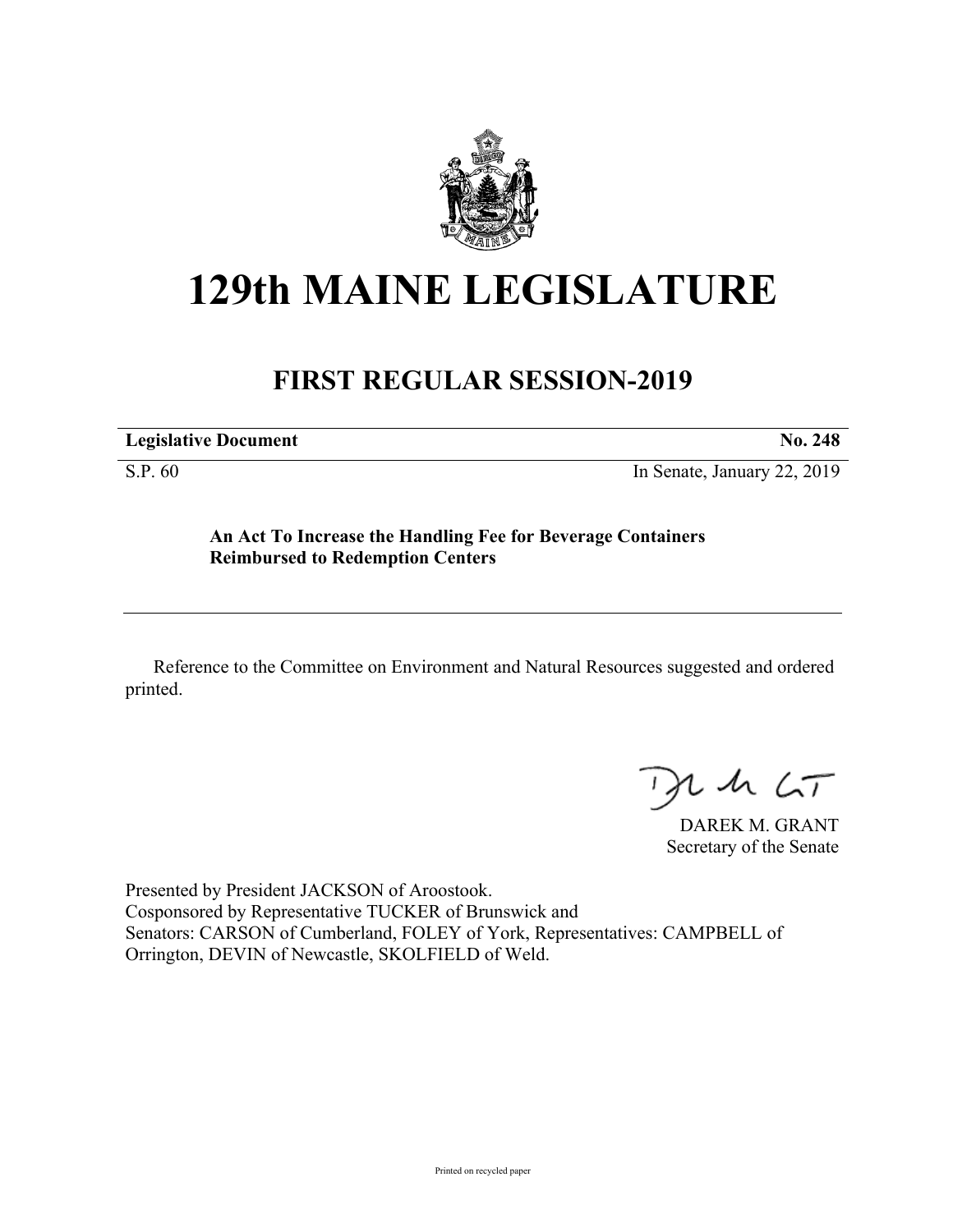**Be it enacted by the People of the State of Maine as follows:**

 **Sec. 1. 38 MRSA §3106, sub-§7,** as enacted by PL 2015, c. 166, §14, is amended to read:

- **7. Reimbursement of handling costs.** Reimbursement of handling costs is governed by this subsection.
- A. In addition to the payment of the refund value, the initiator of the deposit under section 3103, subsections 1, 2 and 4 shall reimburse the dealer or local redemption center for the cost of handling beverage containers subject to section 3103, in an 9 amount that equals at least  $3¢$  per returned container for containers picked up by the 10 initiator before March 1, 2004, at least  $3 \frac{1}{2} \notin \mathbb{C}$  for containers picked up on or after 11 March 1, 2004 and before March 1, 2010 and, at least 4¢ for containers picked up on 12 or after March 1, 2010 and before March 1, 2020 and at least 6¢ for containers picked up on or after March 1, 2020. The initiator of the deposit may reimburse the dealer or local redemption center directly or indirectly through a party with which it has entered into a commingling agreement.
- B. In addition to the payment of the refund value, the initiator of the deposit under section 3103, subsection 3 shall reimburse the dealer or local redemption center for the cost of handling beverage containers subject to section 3103 in an amount that 19 equals at least  $3¢$  per returned container for containers picked up by the initiator 20 before March 1, 2004, at least  $3 \frac{1}{2}$  for containers picked up on or after March 1, 2004 and before March 1, 2010 and, at least 4¢ for containers picked up on or after March 1, 2010 and before March 1, 2020 and at least 6¢ for containers picked up on or after March 1, 2020. The initiator of the deposit may reimburse the dealer or local redemption center directly or indirectly through a contracted agent or through a party with which it has entered into a commingling agreement.
- C. The reimbursement that the initiator of the deposit is obligated to pay the dealer or 27 redemption center pursuant to paragraph A or B must be reduced by  $1/2¢$  for any returned container that is subject to a qualified commingling agreement that allows the dealer or redemption center to commingle beverage containers of like product group, material and size. A commingling agreement is qualified for purposes of this paragraph if the department determines that 50% or more of the beverage containers of like product group, material and size for which the deposits are being initiated in the State are covered by the commingling agreement or that the initiators of deposit covered by the commingling agreement are initiators of deposit for wine containers who each sell no more than 100,000 gallons of wine or 500,000 beverage containers that contain wine in a calendar year. Once the initiator of deposit has established a qualified commingling agreement for containers of a like product group, material and size, the department shall allow additional brands to be included from a different product group if they are of like material. The State, through the Department of Administrative and Financial Services, Bureau of Alcoholic Beverages and Lottery Operations, shall make every reasonable effort to enter into a qualified commingling agreement under this paragraph with every other initiator of deposit for beverage containers that are of like product group, size and material as the beverage containers for which the State is the initiator of deposit.